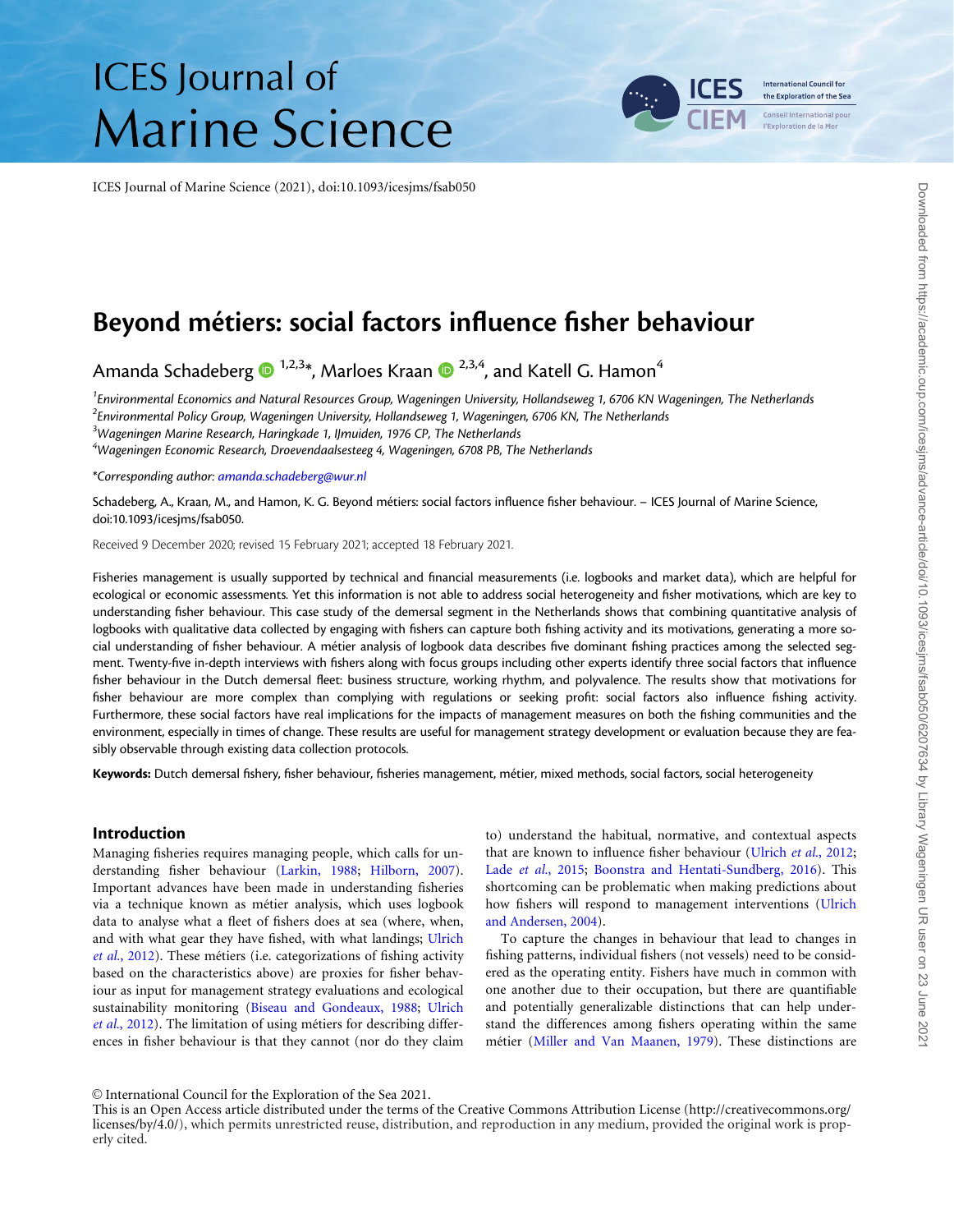useful for managers interested in anticipating changes in activities and designing more effective interventions. Incorporating these social distinctions to analyses based on métiers will help scientists and managers gain a better understanding of what motivates fishers to do what they do, what perceptions they hold, what habits they have, and which changes they might be willing to make, when they will make them, and how the changes might look ([Fulton](#page-10-0) et al., 2011). Without this understanding, trade-offs and interconnections between environmental goals and social and economic impacts are not clear. Therefore, the inclusion of social factors in ecosystem-based fisheries management reduces the chances of unintended and inequitable outcomes [\(Hornborg](#page-10-0) et al.[, 2019](#page-10-0)). This so-called human dimension of fisheries management is increasingly being recognized as relevant ([Wilen,](#page-11-0) [1979;](#page-11-0) [Salas and Gaertner, 2004](#page-11-0); [Branch](#page-10-0) et al., 2006; [Hilborn,](#page-10-0) [2007;](#page-10-0) Link et al.[, 2017](#page-10-0); [Stefansson](#page-11-0) et al., 2019).

Understanding fisher behaviour is especially needed in a context of change as managers and fishers adapt to changing circumstances ([Hanna and Smith, 1993;](#page-10-0) Wilen et al.[, 2002](#page-11-0); [Salas and](#page-11-0) [Gaertner, 2004;](#page-11-0) [Fulton](#page-10-0) et al., 2011). This is the case for North Sea fisheries as they face complex political changes in the coming years [\(Haasnoot](#page-10-0) et al., 2016; [Quirijns](#page-11-0) et al., 2019). A landing obligation will be implemented in full to prevent discarding, which is particularly challenging for mixed fisheries fleets ([Batsleer](#page-10-0) et al., [2015;](#page-10-0) [Guillen](#page-10-0) et al., 2018). Furthermore, the withdrawal of the United Kingdom from the European Union is a significant governance change, which will impact fishers both directly (fishing ground access, renegotiation of quota shares, and trade), and indirectly (displacement; [Phillipson and Symes, 2018\)](#page-11-0). At the same time, space for fishing in many North Sea exclusive economic zones will likely shrink due to offshore wind farming, Blue Growth ambitions, and the designation of nature conservation areas following the Marine Strategy Framework Directive and the N2000 Habitats Directive ([Janß](#page-10-0)en et al.[, 2018](#page-10-0)). Furthermore, fish distributions will change as a result of climate change (Queirós et al.[, 2016\)](#page-11-0). These environmental, social, and political changes will impact fishers in different ways depending on their capacity to adapt, which is in turn dependent on social factors. Therefore, scholars who wish to understand changes in fishing behaviour must consider fishers as complex social actors, rather than a homogenous fleet switching between métiers.

This article uses the demersal flatfish fishery in the Netherlands as a case study to ask what meaningful (to fishers) and useful (for management and fisheries scientists) social factors can be identified to bring a richer understanding of motivations for fisher behaviour. The Dutch demersal flatfish fishery is an interesting case for this research question because these fishers are expected to respond to a recent ban on electric fishing ([van Hoof](#page-11-0) et al., 2020) as well as the various changes listed in the previous paragraph by either innovating, leaving the fishery, conducting business as usual, investing, relocating their fishing efforts, or a combination of these strategies. While it is certain that they will have to adapt, it is uncertain how exactly they will do so. In times of change, fisheries modelling can be employed to predict possible outcomes, but for this activity to be successful, a solid understanding of what motivates fishers is needed. An understanding of the heterogeneity of the demersal sub-sector may be useful to the Dutch government, which is preparing a restructuring of the fleet to accommodate the many incoming changes [\(Quirijns](#page-11-0) et al., 2019). Furthermore, earlier periods of change in Dutch fisheries have demonstrated that there is a close relation between government policy development and fleet development [\(van Hoof](#page-11-0) et al., [2020\)](#page-11-0). This study thus responds to a call for fisheries classification that is quantifiable using existing data, relevant for management, and supported by stakeholders ([Ulrich](#page-11-0) et al., 2012). The aim is to identify distinguishing social factors that are (i) relevant for understanding the response of fishers to social and political changes and (ii) qualitatively generalizable. The discussion section includes reflections on the implications of the findings for management.

#### Conceptual framework

Since the beginning of 2000s, the concept of métiers has been used in Europe to classify fishing activity based on a combination of target species, gear, area fished, and seasonality [\(Ulrich and](#page-11-0) [Andersen, 2004](#page-11-0); Ulrich et al.[, 2012](#page-11-0)). Métier analyses capture some diversity in fisher behaviour because they aim to understand how fishers combine their technology (gear) with their environment (target species, area, season). This understanding can be useful for achieving environmental sustainability because it can show which gears are being used to catch particular species, where, and in which seasons, thereby helping to understand fleet dynamics. However, métier classification captures only the results of fishing behaviour, doing so in a technical and short-term way. It does not serve or intend to explain why these patterns emerge. That requires a social understanding of who the fishers are and what their motivations or constraints might be.

In the traditional understanding of behaviour, fishers are influenced by three key factors: the natural environment (the sea, weather, seasons, fish stocks), rules and regulations, and economics [\(van Putten](#page-11-0) et al., 2012; [Girardin](#page-10-0) et al., 2017). Tools such as bioeconomic fisheries models operationalize this traditional conceptualization of behaviour ([Clark, 1990;](#page-10-0) [Nielsen](#page-11-0) et al., 2018). However, these models call for simplified assumptions about fisher behaviour and classify them according to technical indicators. In reality, in addition to being distinguished by the technology they use, fishers define appropriate behaviour based on their own social and occupational distinctions, and their conduct in response to regulations largely follows these distinctions ([Miller](#page-11-0) [and Van Maanen, 1979](#page-11-0)). The difficulty of incorporating these distinctions into models leaves fisher behaviour as the key source of uncertainty for fisheries management [\(Fulton](#page-10-0) et al., 2011).

When studying fisher behaviour, it is useful to differentiate between two time scales: tactical and strategic ([Christensen and](#page-10-0) [Raakjær, 2006](#page-10-0)). Tactical behaviour refers to how fishers make decisions at sea during a fishing trip. Examples of tactical behaviour include how long each haul is, whether and how the fisher changes location when they see what they have caught, and how they react to changing weather [\(Pfeiffer, 2020\)](#page-11-0). Strategic behaviour, on the contrary, refers to the long-term decisions that fishers make. Examples of strategic decisions include how and when to maintain or upgrade a vessel, the hiring of crew, the purchase or sale of quota, investments in gear, and the selection of fishing grounds. This article uses the distinction between strategic and tactical behaviour to structure its interpretation of the data.

One of the concepts used to identify patterns of behaviour is fishing styles. Building on rural sociology work that has looked at farming styles (e.g. [Van der Ploeg, 1994](#page-11-0); [Schmitzberger](#page-11-0) et al., [2005\)](#page-11-0), fishing styles are patterns of behaviour that "create congruence between normative notions about how fishing should be practiced, and fishers' dependence on different social and ecological contexts" ([Boonstra and Hentati-Sundberg, 2016\)](#page-10-0). This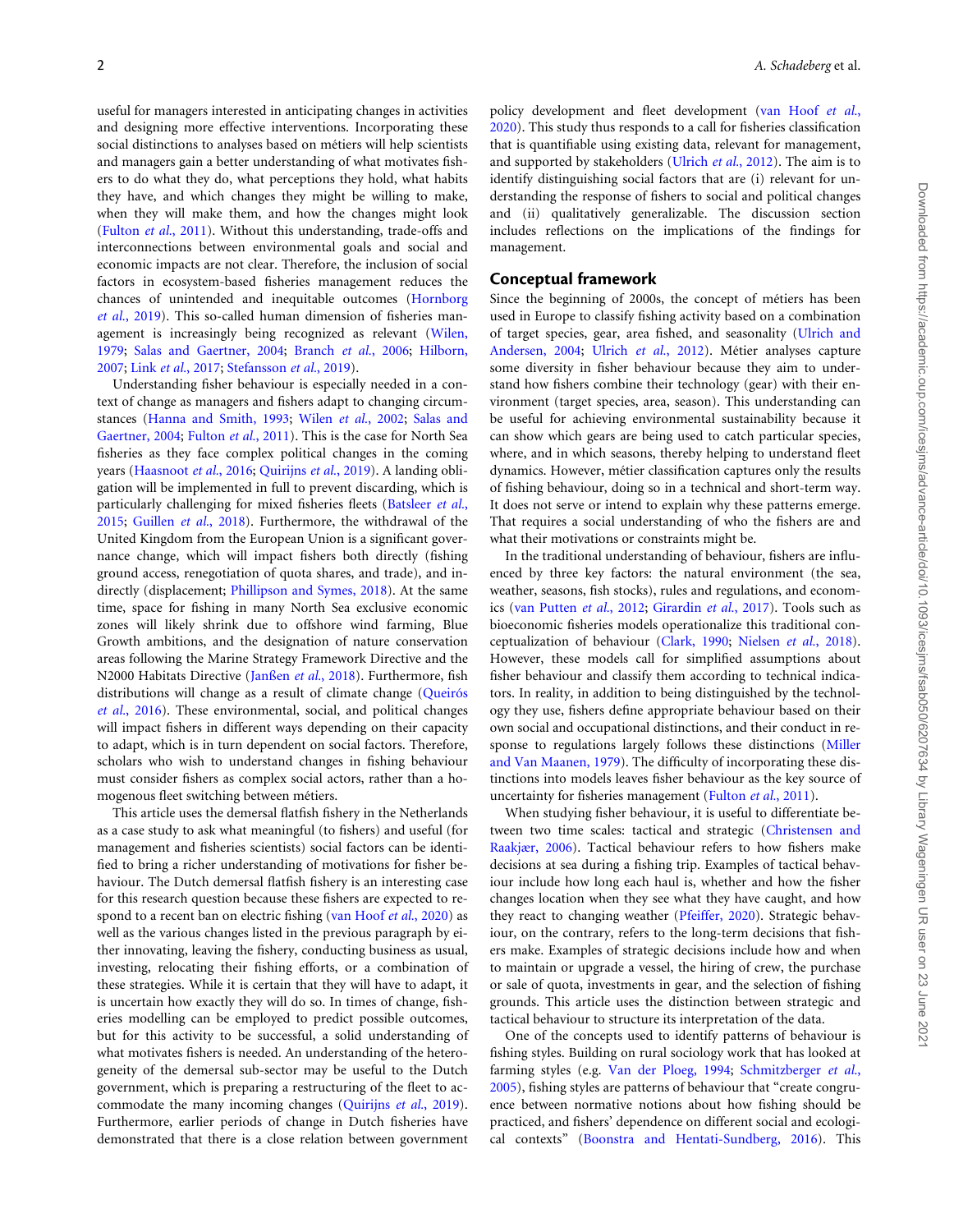concept is a useful point of departure when trying to understand behaviour because it sees fisher choices as coming about by an interplay between two types of motivations: conscious, intended, or means-end, and the habitual, value-rational, or culturally determined [\(Boonstra and Hentati-Sundberg, 2016](#page-10-0)).

This article uses the concept of fishing styles to identify the most meaningful and useful social factors that motivate strategic and tactical behaviour. Social factors can be defined as social circumstances or influences that contribute to a result, in this case, fisher choices. In other words, a fishing styles lens takes the traditional model of fisher behaviour (environment, regulation, economics), and creates space for additional social factors that characterize the fisher in the model and allow for variability depending on their values, habits, and norms.

#### Methods

The study consisted of three phases: First, an iterative métier analysis to define relevant métiers, then a qualitative data collection and coding phase to understand fishers' own social distinctions and motivations for behaviour, and finally the identification and validation of social factors that influence fisher behaviour.

#### Phase 1—iterative métier analysis

We first analysed fishing activity in terms of choices fishers made about how, where, when, and what to fish. To synthesize these choices into métiers, we made a typology of the Dutch fishing activities using ordination and classification methods (as in [Pelletier and Ferraris, 2000;](#page-11-0) [Hentati-Sundberg](#page-10-0) et al., 2015). First, we identified landings profiles (i.e. groups with similar landing composition) of the 320,000 trips in the 2001–2016 logbook data of Dutch fishers. For this, we transformed landing weights per species into a percentage of total landings for the trip, keeping the top 25 species (98% of total landings). We performed a principal component analysis (PCA, see [Mardia](#page-10-0) et al., 1979; [Venables and](#page-11-0) [Ripley, 2002\)](#page-11-0) and a clustering (CLARA, see [Kaufman and](#page-10-0) [Rousseeuw, 1990](#page-10-0)) on these landing profiles. To improve the quality of the interpretation of the data, we presented these landing profiles, along with summary statistics of the data set, to a focus group of Dutch fisheries researchers and to a focus group of industry stakeholders, ministry representatives, and scientists, eliciting feedback on the validity of the analysis. These two focus groups validated the data analysis that produced the landing profiles and helped identify which segments might benefit from a more in-depth qualitative understanding. The demersal fleet (excluding shrimp) was chosen because it is a significant fleet by the number of trips recorded and volume of catch, and because the complex political changes mentioned in the introduction made it an interesting case for fisheries management. The métiers were defined using multiple correspondence analysis (MCA, see [Husson](#page-10-0) et al., 2010) and a second clustering procedure (CLARA). The landing profiles were used as a categorical variable together with the main gear and number of gears used in the trip, the main mesh size and number of mesh sizes used, the number of rectangles fished, total landings in kilograms, season, and days at sea. For both the landing profiles and métier definition, we used the average silhouette width technique [\(Rousseeuw, 1987](#page-11-0)) to determine a suitable number of clusters.

#### Phase 2—qualitative data collection and coding

For the qualitative data collection, we sampled 25 fishers, purposively selecting for representativeness of location, main gear, and business structure. We conducted in-depth structured interviews either in their vessels as they returned to the harbour after a fishing trip, in their harbourside warehouses, or in their homes, depending on the convenience of the respondent. The transcriptions were coded using the open-source software RQDA. Summary tables of each interview (fisher profiles) were created, combining information on social variables based on the qualitative coding with the interviewee's main fishing practice from the quantitative analysis in Phase 1.

#### Phase 3—social factor identification and validation

The interview guide elicited responses from fishers about 78 themes (listed in Table A in [Supplementary Material\)](https://academic.oup.com/icesjms/article-lookup/doi/10.1093/icesjms/fsab050#supplementary-data). For our purposes, key social factors were those that (i) were important to fishers during interviews and/or (ii) could realistically be observed across the whole fleet using logbook or other quantitative data. From the themes, 20 fit these criteria (Table B in [Supplementary Material](https://academic.oup.com/icesjms/article-lookup/doi/10.1093/icesjms/fsab050#supplementary-data)). An MCA biplot showed that, of these 20 factors, 2 were most important for differentiating fisher behaviour: business structure and polyvalence (the ability to change function or activity). The working rhythm factor was excluded from the MCA analysis because all but one respondent fished with a weekday rhythm and the imbalance of the categories (one occurrence for continuous against 24 for weekday fishing) gives disproportionate weight to that one occurrence. However, 18 of the 25 respondents cited the change to a continuous working rhythm as a driver of behaviour in the fleet. Thus working rhythm was included because it is a prominent "normative notion of how fishing should be practiced," a key component of the fishing styles concept ([Boonstra and Hentati-Sundberg, 2016\)](#page-10-0). Its inclusion was confirmed during the final focus group, detailed below.

The final step of this mixed-methods process was to validate the social factors with the key stakeholders. We assembled a diverse group of experts including fishers, ministry representatives, fishing industry representatives, and scientists. We presented the methodology and findings and elicited feedback using a world café methodology ([Tan and Brown, 2005](#page-11-0)). The experts evaluated whether the factors we had selected based on our mixed methods analysis were justified based on their experience. They also made suggestions about whether and how the factors might be useful for management. Finally, we used a sorting game to elicit specific definitions of the factors. A more detailed explanation of the methodology can be found in [Supplementary Material](https://academic.oup.com/icesjms/article-lookup/doi/10.1093/icesjms/fsab050#supplementary-data).

# Results

# Métier analysis

The quantitative analysis identified 16 métiers in the whole Dutch fishing fleet. Of those métiers, five clearly captured the activities of the demersal fishing fleet (see [Table 1](#page-3-0)). The other métiers (three pelagic, four shrimp, three small scales, and one razor clam) will not be further commented on in this article, but a description of those métiers is available in Table C in [Supplementary Material](https://academic.oup.com/icesjms/article-lookup/doi/10.1093/icesjms/fsab050#supplementary-data). [Table 1](#page-3-0) shows the five demersal métiers, as defined by MCA analysis of multiple trip characteristics (see "Phase 1-iterative métier analysis" section). To aid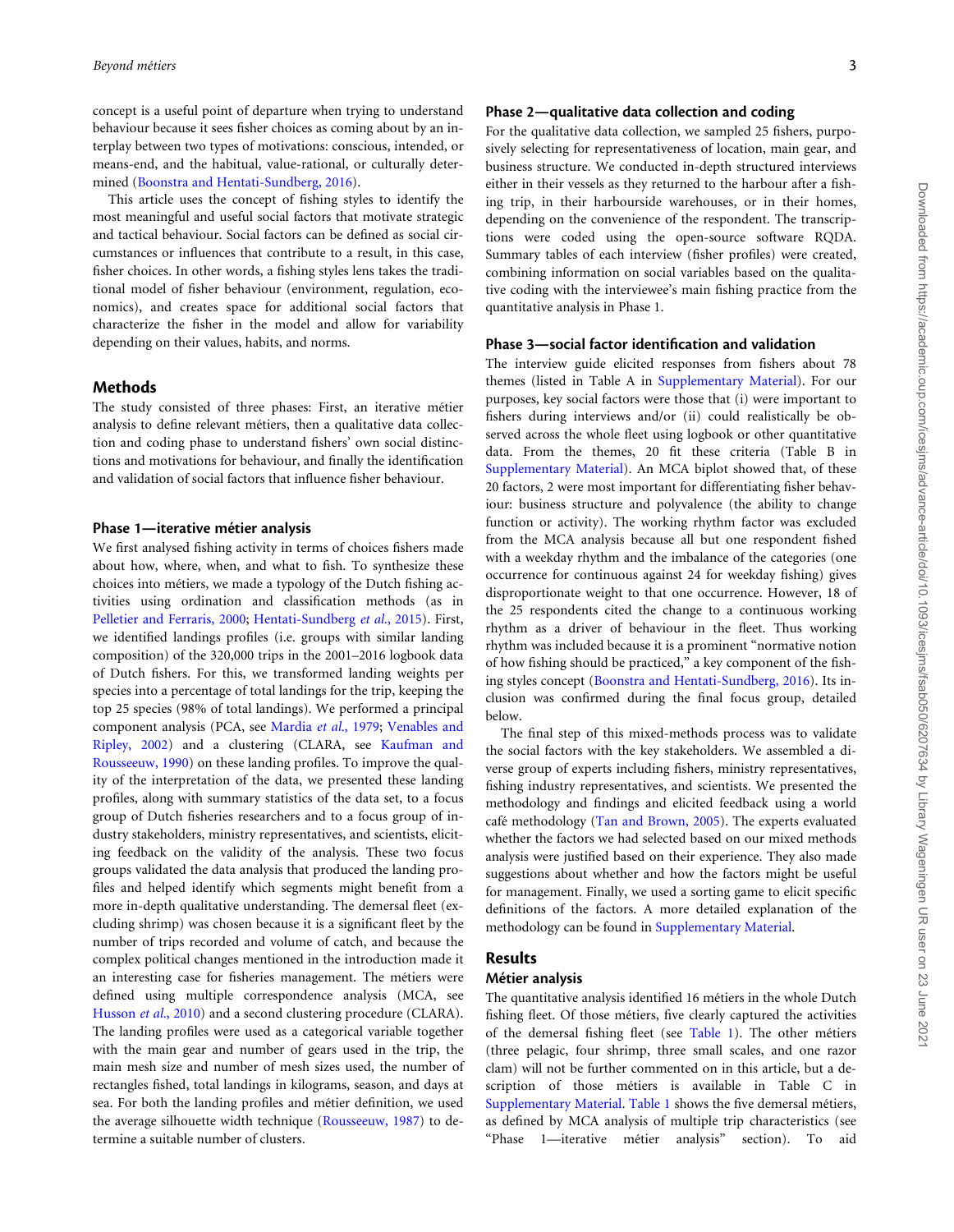<span id="page-3-0"></span>Table 1. Description of the demersal métiers of the Dutch fleet.

| Métier         |                     | Landings per   | <b>Main Gears</b>                              | Mesh Size | Vessel length | Trip length |               |
|----------------|---------------------|----------------|------------------------------------------------|-----------|---------------|-------------|---------------|
| code           | Métier              | trip (mean kg) | $(% \mathbf{r}^{\prime }\mathbf{A})$ (% trips) | (mean mm) | (mean m)      | (mean days) | Peak season   |
|                | Flyshoot            | 5,000          | SSC (43) OTB (34) PTB (11)                     | -87       | 27            |             | Summer        |
| $\overline{2}$ | Coastal sole        | 4.000          | TBB (98)                                       |           | 29            | 4           | Spring        |
| 3              | 80mm mesh flatfish  | 10,000         | TBB (100)                                      | 80        | 41            |             | Autumn/winter |
| 4              | Wide range flatfish | 8.000          | TBB (86) OTB (10)                              | 82        | 37            |             | No peak       |
| 5              | Mixed gears plaice  | 13,000         | TBB (44) OTB (24) SSC (19)                     | 90        | 34            | 6           | No peak       |
|                |                     |                | OTT (11)                                       |           |               |             |               |

SSC: Scottish seine; OTB: otter trawl; OTT: twin trawl; PTB: pair trawl; TBB: beam trawl (incl. adaptations to traditional beam trawls such as pulse trawl and sumwing).



Figure 1. Maps showing concentrations of fishing activity in the North Sea (by ICES rectangle) per demersal métier between 2001 and 2016. The numbers in the top of the panels indicate métier code (see Table 1).



Figure 2. Average composition of species landed by the demersal métiers between 2001 and 2016. OTH: all other species, COD: cod, CSH: shrimp, DAB: dab, FLE: flounder, GUU: gurnard, PLE: plaice, SOL: sole, WHG: whiting, PEL: grouping of pelagic species (mackerel herring and horse mackerel). Latin species names supplied in Table D in [Supplementary Material.](https://academic.oup.com/icesjms/article-lookup/doi/10.1093/icesjms/fsab050#supplementary-data)

interpretation, the métiers were given shorthand names based on the elements that differentiate them most from one another.

The five métiers capture the activities of the demersal fishing fleet and show the heterogeneity of the demersal fishing activities in terms of how (gears used), where (location), when (seasonality

and trip length), and what (species composition) is fished. The gears used in the five métiers include beam trawls, otter trawls, twin trawls, Scottish seines (flyshoot), and pair trawls. Four demersal métiers employ predominantly beam trawl gears (Table 1). The fishing grounds are mainly located in the North Sea, only the "flyshoot" métier is also active in the eastern Channel (Figure 1). The "coastal sole" and "80mm mesh flatfish" métiers are more often located in the southern part of the North Sea, while the "wide range flatfish" and "mixed gears plaice" métiers frequent more areas and spread further North. The trips vary in length from an average of 3–6 days absent from port. The vessels return with average landings of 4–13 tonnes per trip (Table 1). The species composition of the Dutch demersal métiers is dominated by flatfish species, particularly plaice (Pleuronectes platessa) and sole (Solea solea; Figure 2). For three of the métiers, these two species amount for more than 75% of the volume of landings. For the "coastal sole target" métier, the proportion decreases to 50%, showing a more mixed catch. The "flyshoot" métier shows the most diversity in the species landed, including pelagic species such as mackerel, horse-mackerel, and herring.

#### Social factors

The qualitative analysis identified three social factors that were both important to fishers during interviews and could realistically be observed across the whole fleet using logbook or other quantitative data: business structure, working rhythm, and polyvalence.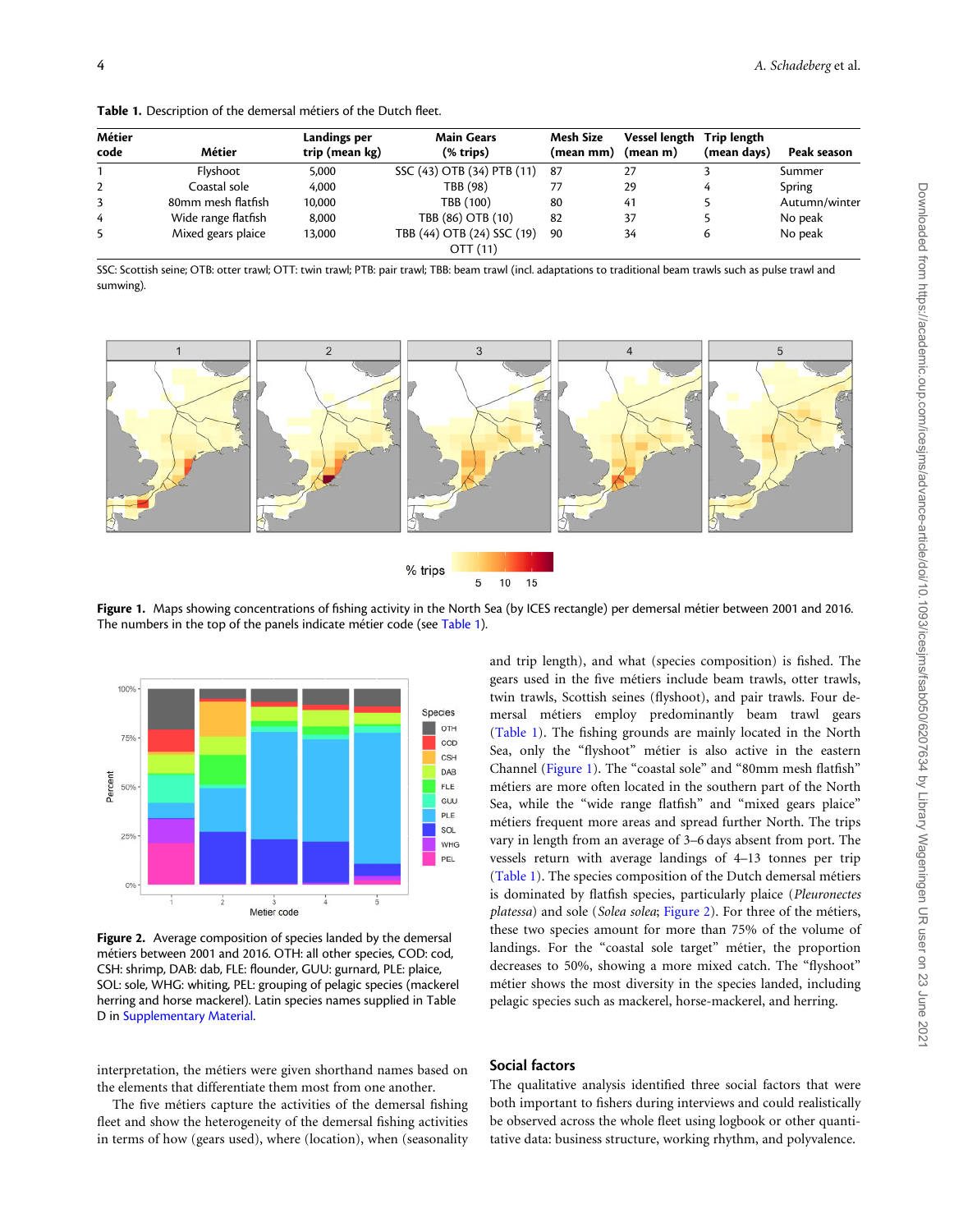#### Business structure

The interviews and focus groups identified business structure as a factor that is important for understanding differences in fishing behaviour in the Dutch demersal fleet. The majority of fishers operate in an owner–operator construction, while a smaller number are employees in incorporated fishing companies. While these two business structures may have much in common, the stakeholder focus group identified several characteristics to define two main business structures in the demersal fleet (see Table 2).

#### Owner–operator businesses

Dutch demersal fishing companies have traditionally been family businesses, where extended families co-invest in the vessel and share skills and labour, with the profession passed down in a patrilineal manner. In owner–operator businesses, the skipper (who makes tactical choices about when, where, and how to fish) is either the owner of the company or related to the owner. In a system evolved from informal employment, skippers and the fishing crew are paid in a maatschap (shared remuneration system), which means that they all take a pre-determined share of the profits (and the losses) of each fishing trip. According to fishers, this helps motivate the crews to work hard and ensures that everyone shares the risk of seafaring together. In these businesses, crews may also influence tactical decisions. In addition, familial links between the crew and skipper can lead to greater loyalty than with contractually hired crew. Because of personal relationships, crew members may stay with a struggling fishing business for longer than would appear rational to an outsider, or a vessel with hired crew may operate at a loss for weeks just to retain their workers:

It [the business] was always good in the summers and very bad in the winters. Then we would actually not earn anything for those four, five months. But back then we had our brothers on board and we could manage that. We could just say, "There's no fishery at the moment, we'll just leave the ship in the harbour". But yeah, with a hired crew you can't really do that, because then your men just walk away [to another vessel] and in the spring you can't get a crew. [Interview 13, owner-operator skipper]

In addition, an owner–operator business is rarely the sole property or enterprise of one individual, but is shared (financially and in-kind) across multiple people and generations of the same

family, increasing the resilience of the business. The economic logic and social importance of these family structures have been extensively researched in the Dutch context by [van Ginkel \(2009,](#page-11-0) [2014\)](#page-11-0). Our data show that, in the case of the Netherlands, many women are connected to running fishing businesses, despite the vast majority of owner–operator skippers being men. Similar research in other contexts has shown that this connection strengthens fishing businesses in a number of ways ([Davis and Nadel-](#page-10-0)[Klein, 1992](#page-10-0); [Neis, 1993;](#page-11-0) Neis et al.[, 2013](#page-11-0)). During the interviews with Dutch demersal fishers, many owner–operator skippers explained how their wives and mothers engaged in unpaid or informal work related to the business, such as bookkeeping. This, combined with the shared remuneration system, means that both tactical and strategic decisions are rarely taken by a single individual, but that a vessel may be under the direction of several fishers (or fisher family members), some of whom have ownership rights. The quote below demonstrates how multiple family members can be involved in the business at once, meaning that strategic decision-making is not actually located with one individual:

Interviewer: Did you take the business over from your father? Fisher: No, I didn't take it over [...]. My brother and I went into business together with my father. My father and his brother started in 1960 together, and we came into the business in 1981.

[Interview 15, owner–operator skipper]

Thus, in owner–operator business, personal, and professional matters are often closely entangled. Traditionally, ownership of fishing businesses is passed to the first-born son (known as succession), and the pressure for the new skipper to remain in the business is high because the "job" is linked to the family identity itself. Many fishers who run owner–operator businesses do not want to be the last of several generations:

But stopping is not so easy because it is actually my father's and my uncle's pension.[...] And your family business is completely ruined all at once, something that five generations have worked towards. It's all gone at once  $[...]$  And in the end you are the one who has helped bring that family business into ruin. It is also due to the circumstances, but you're the one who's put the nail in the coffin. That's the pressure that's all behind it  $[...]$  It's mostly about the idea that the family business stops, you know. You can't just walk away from it. It is not so easy to just say, "I'm stopping here and...". That is

Table 2. Differentiating owner-operated and fishing company business structures.

| Owner-operator business                                                                                                                                                                                                                                                                                                |                                                                                                                                                                  | <b>Fishing companies</b>                                                                                                                  |                                                                                                                                                                                                                                                                                |  |
|------------------------------------------------------------------------------------------------------------------------------------------------------------------------------------------------------------------------------------------------------------------------------------------------------------------------|------------------------------------------------------------------------------------------------------------------------------------------------------------------|-------------------------------------------------------------------------------------------------------------------------------------------|--------------------------------------------------------------------------------------------------------------------------------------------------------------------------------------------------------------------------------------------------------------------------------|--|
| Necessary characteristics                                                                                                                                                                                                                                                                                              | <b>Additional</b>                                                                                                                                                | Necessary characteristics                                                                                                                 | <b>Additional</b>                                                                                                                                                                                                                                                              |  |
| The owner of the ship is or was the<br>skipper (in the case of a son<br>skippering for a father who has<br>not yet retired) or the skipper has<br>a large ownership stake in the<br>business<br>There is the expectation of<br>succession (son or other relative<br>coming in as skipper) if possible in<br>the family | Usually one vessel per family, but it<br>can be multiple vessels if operated<br>by sons, brothers, cousins who<br>have an ownership stake (current<br>or future) | Skipper(s) are employees, not<br>owners.<br>The company operates two or more<br>vessels, and<br>One or more of the additional<br>criteria | Fleet manager (not related directly<br>to owner) makes many long-term<br>decisions<br>Any form of vertical integration<br>(within the company)<br>Large investment capabilities and/or<br>a financial buffer<br>Use of salaries (in place of<br>traditional maatschap payment) |  |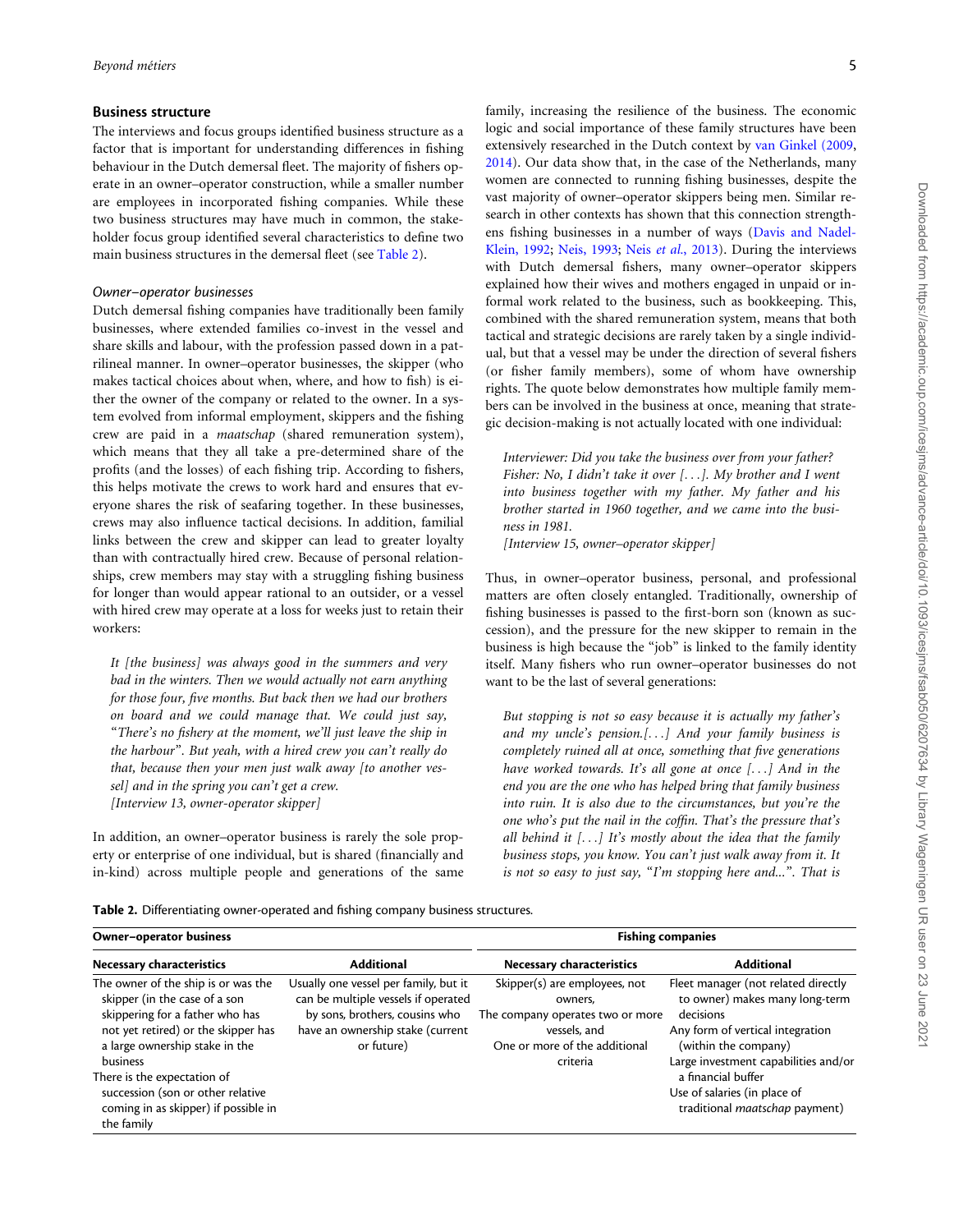really a sentimental matter. It is really a sense of failing, so to say. If it ends up stopping then you've failed, and that's what most people think.

[Interview 21, owner–operator skipper]

#### Fishing companies

In recent decades, a new model has arisen in which the skipper of the vessel is not the owner. Some owner–operated family businesses have become larger than others by acquiring more vessels, joining with other families, and sometimes by vertically integrating their operation to include processing and trading. These multi-vessel businesses come to be regarded as fishing companies when the skippers making tactical decisions at sea are not (at least partial) owners of the business, but are instead hired as employees. Skippers for fishing companies make valuable contributions to tactical decision-making and are frequently raised in fishing families, bringing their own knowledge and experience about fishing grounds and techniques to their role in the fishing company. However, in fishing companies, the administration, investment, quota acquisition, long-term strategizing, and even negotiating with governments are undertaken by someone other than the skipper of the vessel. In addition, fishing companies often employ a fleet manager (who does not go to sea) to make decisions about when to fish, how, and where. When a fleet manager is present, tactical decision-making is no longer solely the responsibility of the skipper, but is shared with the fleet manager. The fleet manager can determine the target species and the gear to be used, based on the portfolio and market position of the fishing company.

The ability of a fishing company to absorb costs may give skippers more room to innovate or make them more willing to risk trying new fishing grounds even though they may damage their gear. Good quota availability and even vertical integration of the business can also relieve some stress and responsibility from the fisher.

Fisher: I know for sure that 90% of people, they're all thinking, "I wish that it was still good fishing, the free livelihood of yesteryear." But it's just not like that anymore. There is just, yeah – there are so many pressures and that is the big advantage of what we, for example how we work for a fishing company. They take so many things out of our hands. Interviewer: Worries?

Fisher: Worries, stressful moments about logbooks, certificates and paperwork, quota. We don't need [to do] any of that anymore.

[Interview 28, company skipper]

|  |  |  |  | Table 3. Differentiating weekday and continuous fishing rhythms. |
|--|--|--|--|------------------------------------------------------------------|
|--|--|--|--|------------------------------------------------------------------|

This security comes at a compromise in how lucrative fishing as a profession can be. Unlike the maatschap payment in owner–operator businesses, skippers for fishing companies can be paid with a base salary and a smaller additional percentage of the total profit of the vessel.

#### Working rhythm

The interviews and focus groups identified working rhythm as another factor that is important for understanding differences in fishing behaviour in the Dutch demersal fleet. The majority of demersal fishers operate with a "weekday" fishing rhythm, while a smaller number fish in a way fishers refer to as "continuous." According to the stakeholder focus group, this factor can be defined via several characteristics (see Table 3).

#### Weekday fishing

Most Dutch demersal fishers travel to fishing grounds a few hours away from their harbours, whereby multi-day trips compensate the fuel used to travel to the grounds. Thanks to refrigeration, ice machines, and storage capacity of large vessels, the norm in the Dutch demersal sector has been to fish from very early on Monday morning (a few minutes past midnight), returning to auction their fresh catch on Thursday, Friday, or even early Saturday. The data show that, despite economic motivations to fish with a continuous rhythm, local social norms have a large role to play in the perpetuation of weekday fishing. According to the interviewees, many vessels in Denmark and Germany fish in the continuous rhythm, yet the practice remains uncommon in the Netherlands.

Most people are religious in Urk [a fishing village], they're Christian. They don't fish on the weekend or on Sundays. I also don't do it. I have never fished on a Sunday. Of course there are people who choose to go for seven days in the week. Yes, it earns more money, but... [Interview 13, weekday skipper]

Historical texts ([van Ginkel, 2009;](#page-11-0) [Bergsma](#page-10-0) et al., 2019) and other interviews corroborated that one of the main motivations for fishing with a weekday rhythm is the Christian belief that Sunday should be spent as a day of rest. Another motivation is that fishers want to spend time with their families, who are free to socialise on weekends. Because of these values, demersal fish auctions are busiest on Thursdays and Fridays, when the vessels return with their catch.

| Weekday fishing                                                                                                                                                         |                                                                                                                                                                                                         | <b>Continuous fishing</b>                                                                  |                                         |  |
|-------------------------------------------------------------------------------------------------------------------------------------------------------------------------|---------------------------------------------------------------------------------------------------------------------------------------------------------------------------------------------------------|--------------------------------------------------------------------------------------------|-----------------------------------------|--|
| <b>Necessary characteristics</b>                                                                                                                                        | <b>Additional characteristics</b>                                                                                                                                                                       | <b>Necessary characteristics</b>                                                           | <b>Additional characteristics</b>       |  |
| The vessel leaves the harbour at<br>midnight on Sunday or on<br>Monday morning and returns<br>before Saturday midday, lying<br>still in the harbour over the<br>weekend | Some are what fishers refer to as a<br>"good weather fisher": they do<br>not go out if the weather is very<br>bad, or if there is a holiday<br>period, even though it might be<br>lucrative financially | The vessel spends less than 24h in<br>the harbour at a time<br>There are alternating crews | Fishing trips are longer than a<br>week |  |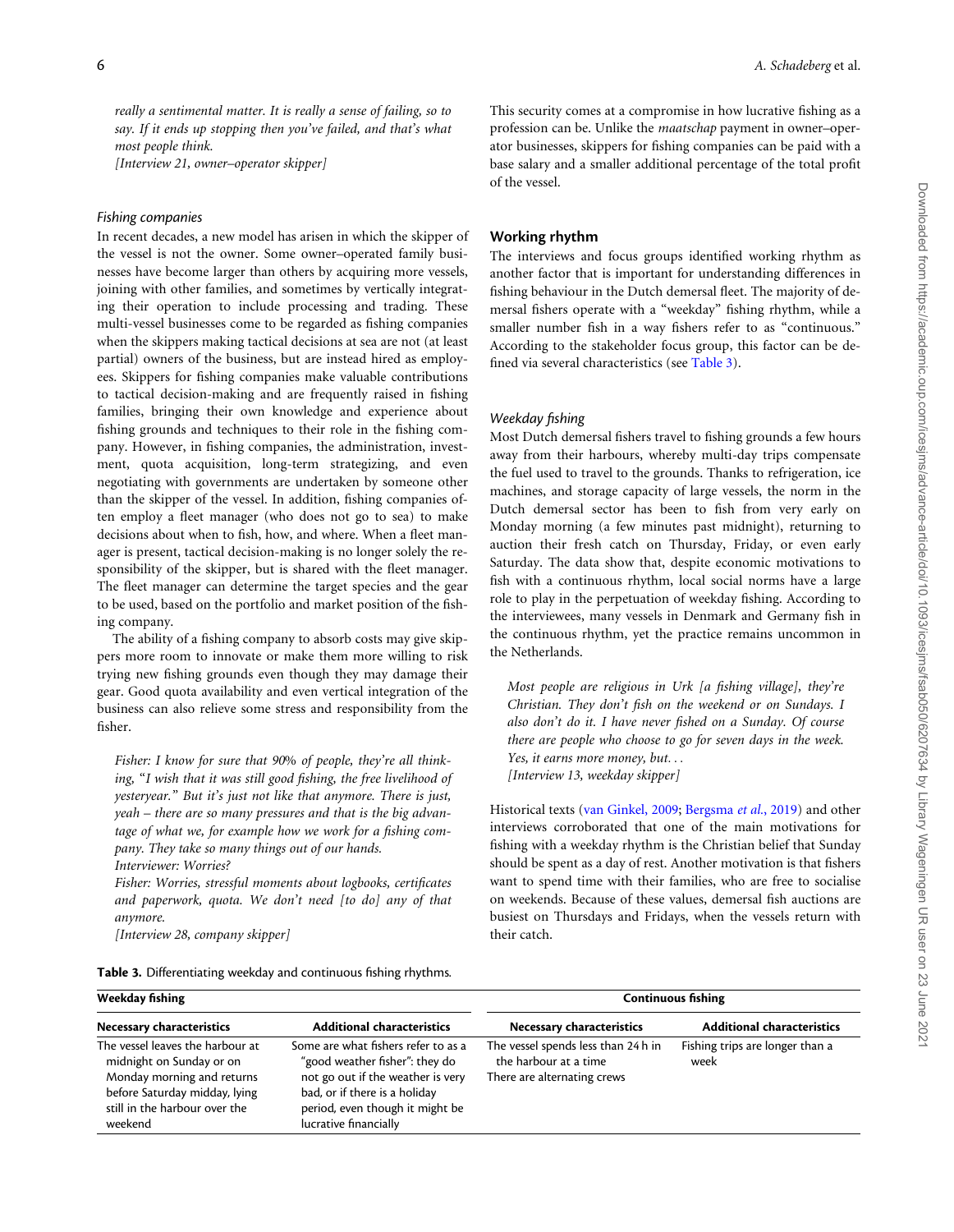#### <span id="page-6-0"></span>Continuous fishing

Some fishers have begun operating their business so that the vessel does not spend more than one night in the harbour. This often involves employing a rotating crew so that the vessel can operate continuously, returning to harbour only to unload the catch, refuel, and conduct any necessary maintenance before returning to fishing as soon as possible with a fresh crew. Although the traditional weekday fishing rhythm is still dominant due to religious and social norms, there are several emerging motivations for this increase in continuous fishing: economic rationale, available quota, changed regulations, and changing social norms on land (e.g. secularization). For example, continuous fishing aligns with global economic changes such as more globalized trade, longer opening hours in the land-based economy, and shift work. Fishers are adapting:

There are fishermen who don't understand that you need to adapt to the new norms of fishing continuously. They want the old ways but those days are over. They live in another reality. Of course I want to have my three days with my wife and kids. But your ship has to go to sea and your business works when your ship is at sea... You have to go along. The world is changing. If you stand still, you will be gone in five years.

[Interview 1, continuous skipper]

The increased acceptance of a continuous rhythm is also evident in the logbook data, which show changing departure and arrival patterns for the five demersal métiers. Particularly the "coastal sole target" and "mixed gears plaice target" métiers (plates 2 and 5 in Figure 3) have shown a change in working rhythm: a comparison between 2001 and 2016 shows that many vessels still return on Thursday or Friday, but more are leaving on Wednesdays and Thursdays. The "80mm mesh flatfish" and "wide range flatfish" métiers (plates 3 and 4 in Figure 3) also show a shift in norms. The changing departure times in these métiers suggest that, although the weekday fishing rhythm is stable, the Christian social norm of waiting until the early hours of Monday morning to depart (so as not to work on Sunday) has been replaced with a rush of departures on Sunday evening. According to the interviewees, this change meant fishers could spend time with their families, but still not miss out on time in the fishing grounds.

# Polyvalence

The interviews and focus groups identified polyvalence (the ability to change function or activity) as the third factor that is important for understanding differences in fishing behaviour in the Dutch demersal fleet. The majority of demersal fishers have specialized their fishing patterns to one or two key target species using only one or two gears and/or mesh sizes. These fishers are also conservative in their selection of grounds, preferring familiar fishing areas, or even those they have learned to fish from their fathers. A smaller number of fishers are more polyvalent, strategically switching gears and mesh sizes throughout the year in order to target different species. In addition, they may be more adventurous with selecting new fishing grounds. While these specialists and switchers have much in common we use the criteria in [Table](#page-7-0) [4](#page-7-0) to define what differentiates them.

# Specialist strategy

While all fishers must specialize their knowledge of their gear and preferred target species to some degree, some fishers have strategically specialized their entire operation. The risk they take in doing so is that they are less flexible to escape adverse conditions if they arise. The reward is that, at least in theory, a more specialized fisher will be able to make a profit more efficiently than those who are always switching tactics [\(Krugman, 1979](#page-10-0); [Romer, 1987;](#page-11-0) [Becker and Murphy, 1992;](#page-10-0) Ward et al.[, 2018](#page-11-0)). A skipper who has specialized has made investments in gear, quota, and/or knowledge and will exploit them to get a return:

You specialise yourself somewhere and that grows over the years. We have bought quota for sole, so you're also going to specialise your nets for the fishing grounds where you can catch sole. And yeah, you become more and more specialised for just one species, actually. [Interview 5, specialist skipper]

One reason for specializing could be that the fisher learned how to make a satisfactory living using the knowledge passed down from his father about their fishing gear and grounds, and is happy to continue in the same manner. Other fishers have specialized in certain gear-ground combinations in order to continue fishing close to home. One example of this is the chain mat fishers



Figure 3. Cumulative proportion of trip departure and return times over the week per demersal practice in 2001 and 2016. The numbers in the top of the panels indicate métier code (see [Table 1\)](#page-3-0).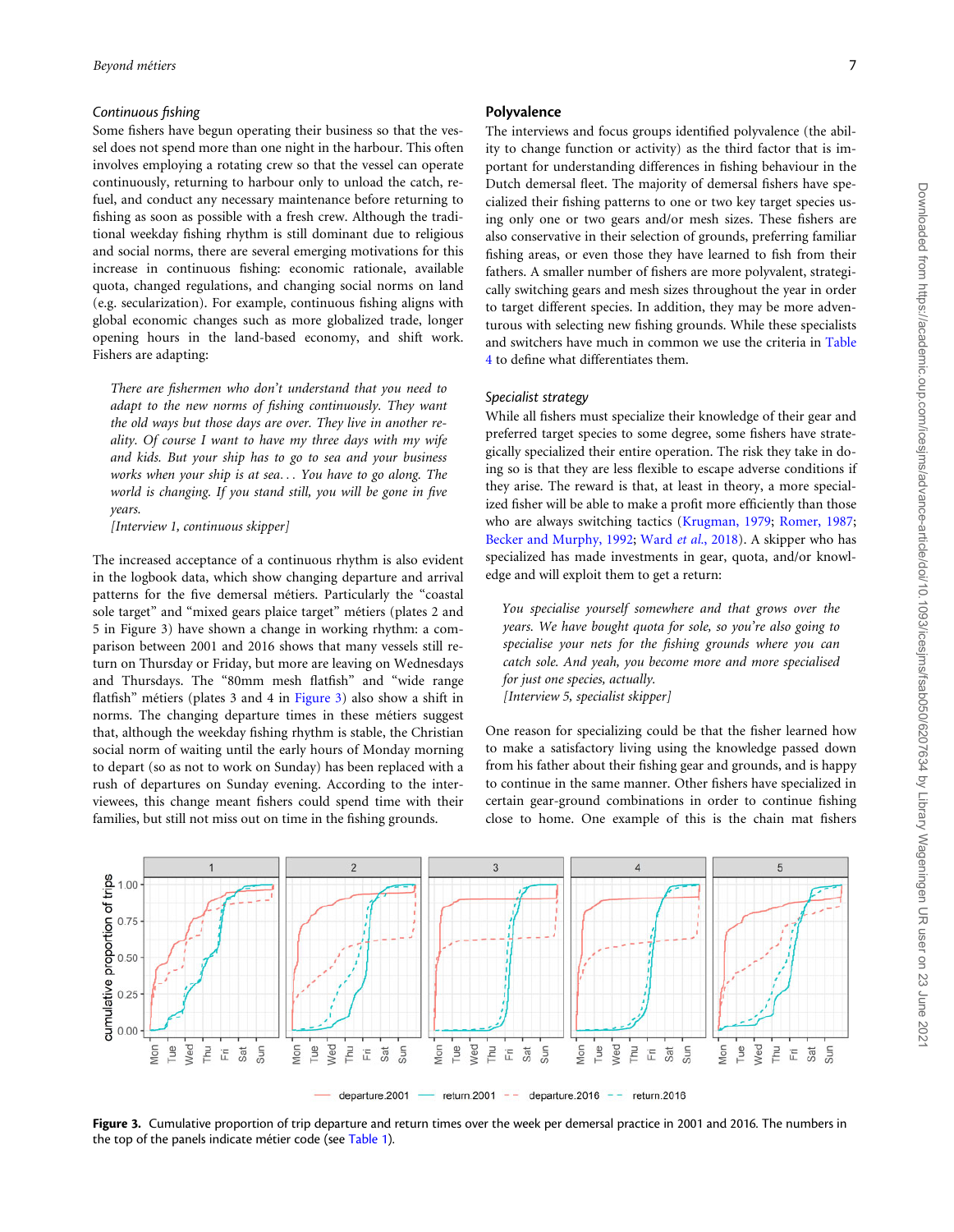<span id="page-7-0"></span>

|  | Table 4. Differentiating specialist and switching strategies. |  |  |  |
|--|---------------------------------------------------------------|--|--|--|
|--|---------------------------------------------------------------|--|--|--|

| <b>Specialist strategy</b>                                        |                                                         | <b>Switching strategy</b>                                           |                                        |  |
|-------------------------------------------------------------------|---------------------------------------------------------|---------------------------------------------------------------------|----------------------------------------|--|
| Necessary characteristics                                         | <b>Additional characteristics</b>                       | Necessary characteristics                                           | <b>Additional characteristics</b>      |  |
| 1-3 key target species throughout<br>the year                     | Returning to the same area each<br>season               | $4+$ target species in a year<br>$3+$ gears or mesh sizes used in a | Non-quota species as target<br>species |  |
| $1-2$ gear and mesh size<br>combination(s) throughout the<br>year | Returning to the same fishing lines<br>(not just areas) | year                                                                | Visiting unfamiliar fishing grounds    |  |
| Consistent annual fishing pattern<br>year to year                 |                                                         |                                                                     |                                        |  |

(mattenvissers) from the south of the Netherlands, who have adapted their gear for the stonier sea floor of their historic fishing grounds. One respondent from a different region said "we prefer to fish in our own grounds" [interview 5, specialist skipper], when explaining his choice to adapt his gear to his grounds, rather than move on to easier places to fish. Other respondents repeated a similar sense of ownership over or connection to particular fishing areas.

#### Switcher strategy

Switching fishing techniques allows some fishers to monitor the quality, availability, and market value of a particular species and determine week to week whether they will target it.

I can give you a really nice example: Shrimp catches in recent years have been very good, so we do that as well [as flatfish]. We are a multifunctional vessel; we can fish for langoustines, we use twin rig, we use a quad rig, we can fish for shrimp, we can fish for sole. We have five different ways of fishing. [Interview 23, switcher skipper]

At the strategic level, this wider range of fishing patterns and techniques can be motivated by a combination of seasonal availability, quota portfolio, market conditions, and/or simply a sense of daring and adventure. According to the respondents, being able to switch fishing techniques week to week requires means, such as investment capital for new gear, connections with other markets, or even extra harbourside warehouse space to store the other gears when not in use.

Some fishers developed a switching fishing strategy due to the circumstances, such as quota limitations or pushes from regulations. They choose to fish for species that are not subject to quota because they cannot afford to invest in or rent quota for species that are restricted. Thus at the tactical level, several respondents spoke of calculating their catch and quota after every haul so they could maximize their profits, for example, by targeting nonquota species. If they catch a lot of one species, they can go elsewhere to try to change the catch composition.

This polyvalence is also evident in the métier analysis of the logbook data, which show that some vessels switch between practices. Figure 4 shows the correlation between the number of trips in each métier per vessel-year. A high number indicates that the two métiers are likely to be employed by the same vessel within a calendar year. A negative number indicates that the two practices are unlikely to be employed by the same vessel within a calendar year. Figure 4 thus shows that some fishers regularly combine fly shooting with another métier to target plaice. It also shows that



Figure 4. Correlation of fishing métiers used by the same vessel in a single year.

the "wide range flatfish" and "80mm mesh flatfish" métiers are employed by the same fishers in the same year. These correlations corroborate the findings of the interviews, where respondents explained that the majority of fishers are specialized into one métier, but some switch strategically (e.g. to make use of seasonal abundances).

#### **Discussion**

The identification of fishing métiers is a useful first step in understanding fishing activity at an aggregate level. Using logbook data, fisheries scientists and managers alike can use métiers to gain a synthesized understanding of what species fishers have caught, where, when, and with what gear. Métiers can therefore be a useful tool for mapping the spatial distribution of fishing effort or tracking changes in catch compositions. However, for understanding and modelling fisher behaviour, métiers are limited in the sense that they represent the outcomes of fisher decisions and do not account for the motivations fishers may have for their choices. The qualitative phase of the research revealed that fisher motivations are often more socially determined than the assumptions commonly used to model fisher behaviour.

The qualitative data show that fishers make decisions based on complex and often interacting contextual influences that are not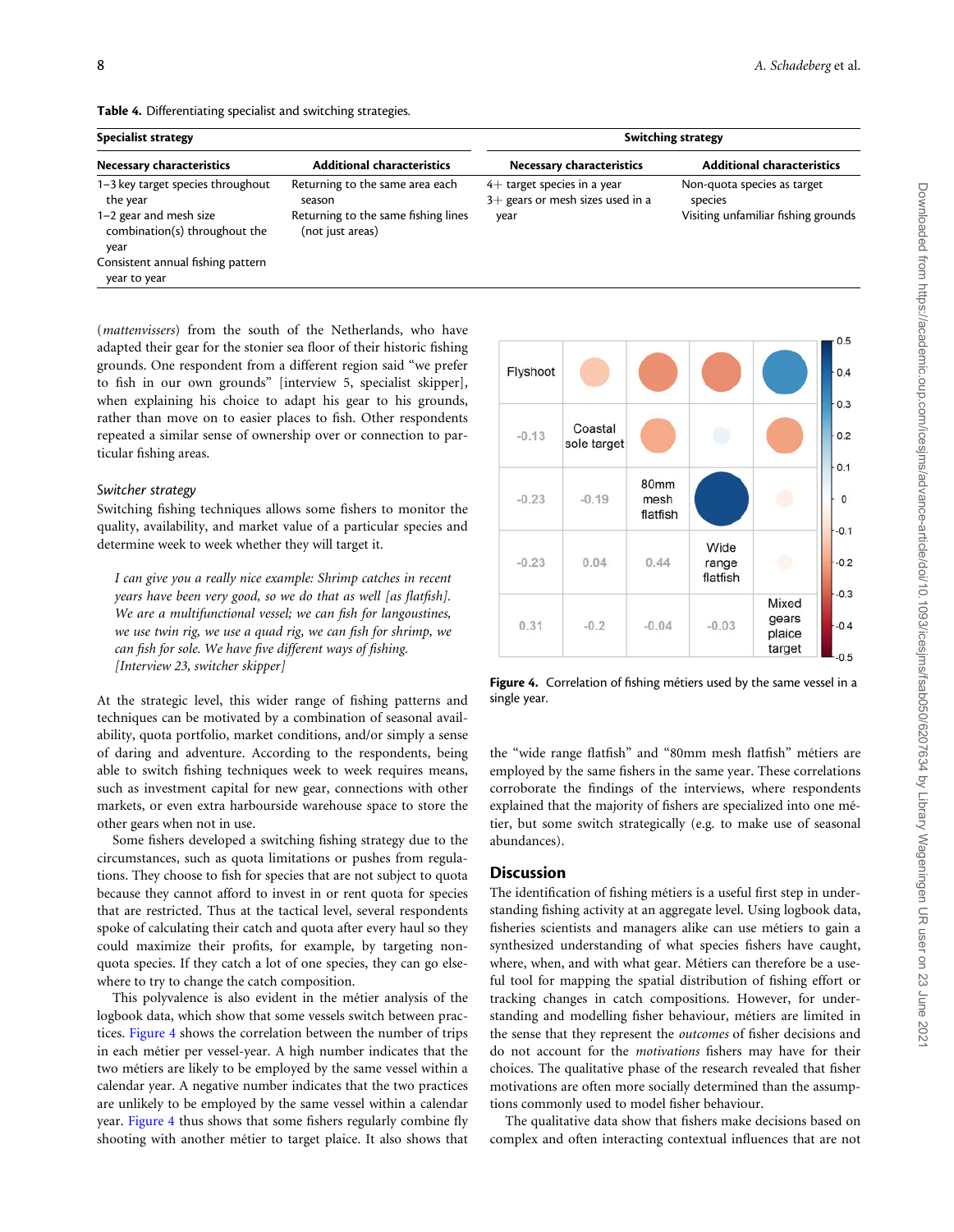always directly related to the fishery or its management regime. Rather, the choices fishers make at sea are regularly prompted or constricted by their surroundings and these choices may appear irrational if that context is not taken into account. For example, one factor identified in this research, business structure, shows that the value placed on succession by owner–operator businesses may motivate them to keep fishing for longer than would appear rational in a profit maximization model of behaviour. At the strategic level, these fishers may display less economically rational behaviour in order to continue their livelihood because it is so closely entangled with their identity and personal relationships. At the tactical level, skipper–owners might be more risk-averse and driven by habit and traditional knowledge compared to skippers of company vessels. By contrast, skippers who are employed by companies are far less involved in strategic decision-making. At the tactical level, they may display more rational means-end behaviours than their owner–operator counterparts and be more willing to take risks because repairing or replacing gear is not at their own personal expense. When social context is properly considered, it becomes apparent that fishers working for a fishing company may be making a trade-off between more lucrative potential earnings and more formal and secure employment conditions.

For the second factor, working rhythm, fishers who maintain the weekday fishing rhythm remarked that they do this because they value tradition. For these fishers, compliance with social norms surrounding working on weekends, especially Sundays, is still more important than a rationally-economic approach to their fishing business. Their tactical behaviour at sea may be affected by their desire to return to harbour on time, rather than when the boat's storage is full. However, a gradual shift from leaving in the early hours of Monday morning to more vessels leaving on Sunday evening (as shown in [Figure 3](#page-6-0)) signals a compromise in social norms. According to our interviews, this change meant fishers could still attend church and spend time with their families, but by leaving earlier they could maximize their time in the fishing grounds. By comparison, those who fish with a continuous rhythm have demonstrated that they are willing to contravene social norms in order to make their vessel fish for as long as possible. At the tactical level, their fishing trips may display more rational means-end behaviours than their weekday fisher counterparts.

For the third factor, polyvalence, specialized fishers have more stable fishing strategy in terms of gear, target species, and location. Their tactical behaviour at sea may be more habitual and risk-averse. The interviews show that fishers saw this specialization as an investment in terms of gear, but also of knowledge and technique. By contrast, fishers who employ a switching strategy will change gears, target species, and fishing grounds within and between years. At the tactical level, their fishing trips may involve more time spent relocating as they try new fishing grounds and their weekly catches will be more variable depending on how successful their changes in tactic have been. Thus these factors, which capture differences in behaviour, can be included in modelling to characterize the behaviour of fishing agents (fishers or fleets). They can be applied to develop behaviour scenarios where specific profiles are more performant (e.g. [Wijermans](#page-11-0) et al.[, 2020](#page-11-0)).

These insights allow for a more realistic ex ante assessment of social impacts of proposed management interventions as these factors are based on fishers' experiences and intentions. While

much relevant social science research that could inspire applied researchers to better include important insights on human social behaviour exists [\(Smith, 1977;](#page-11-0) [McCay, 1978](#page-10-0); [Acheson, 1981;](#page-10-0) [Pollnac, 1988;](#page-11-0) Pálsson, 1989; [McGoodwin, 1995](#page-10-0); [Jentoft](#page-10-0) et al., [1998;](#page-10-0) [Steins and Edwards, 1999](#page-11-0); [Flyvbjerg, 2001](#page-10-0); [Salas and](#page-11-0) [Gaertner, 2004;](#page-11-0) [Kooiman](#page-10-0) et al., 2005; [van Ginkel, 2009;](#page-11-0) [Hind,](#page-10-0) [2015;](#page-10-0) Link et al.[, 2017\)](#page-10-0), uptake of social science techniques and outcomes has been patchy in fisheries science and management [\(Hind, 2015;](#page-10-0) [Stephenson](#page-11-0) et al., 2016; [Stephenson](#page-11-0) et al., 2017).

During the final stakeholder workshop, we asked whether the selected social factors were relevant for management. The three factors were all deemed relevant and the discussions during the workshop highlighted potential (unintended) consequences of upcoming management interventions. A first example is the relevance of working rhythm for the implementation of buyback schemes, which aim to reduce fishing pressure by removing capacity from the fleet by buying (and repurposing or scrapping) fishing vessels. According to the vessel utilization ratio indicator [\(STECF, 2020\)](#page-11-0), there is unused capacity in the Dutch fleet. In this circumstance, if a fishing company has two vessels and fishes with a weekday working rhythm, they could make use of the buyback scheme for one vessel and subsequently concentrate their fishing activity on the remaining vessel by changing to a continuous working rhythm with two crews. In other words they can maintain their current fishing capacity despite the intention of the buy-back scheme, if they are willing to contravene the social norms. The interview data indicate an increasing prevalence of continuous fishing, therefore a buyback programme may be rendered ineffective as more fishers come to accept continuous fishing as a way to maximize their vessel's capacity. Ways to avoid this rebound effect would be to set individual limits on vessel utilization or to decrease the total fishing opportunities (either by effort or quota).

A second example is the relationship between the effectiveness of quota limits and polyvalence. Sudden changes to available quota due to shifts in management targets, fish stock abundance, or the quota distribution key (e.g., as a result of Brexit) can drastically reduce fishing opportunities from one year to the next for specialist fishers. However, fishers with a switching strategy tend to depend on a broader set of species, areas, and gears, allowing them to change métiers if one of their activities becomes limited by external factors.

Third, business structure was relevant for both vessel buy-back programmes and quota changes. In case of a buy-back programme, a company with several vessels could decide to concentrate their activity on fewer vessels, reducing their costs and taking compensation for the vessel(s) leaving the fishery, all while maintaining their profitability and catch by switching to the continuous rhythm. Reduced access to fisheries (through quota limits or reduced access to fishing grounds) may also be less of an issue for the larger companies that have the means to invest in a large portfolio of quota and alternative gears.

These are just some examples of the applicability of the social factors for management aims. [Table 5](#page-9-0) shows more relevant behaviours or outcomes that can be expected from the different social groups in the fleet.

Further research may wish to interrogate the complex interactions between these factors. For instance, the interview data suggest that fishing companies with skippers as employees are more likely to engage in continuous fishing due to their removal from the social and traditional norms of owner-operator fishers and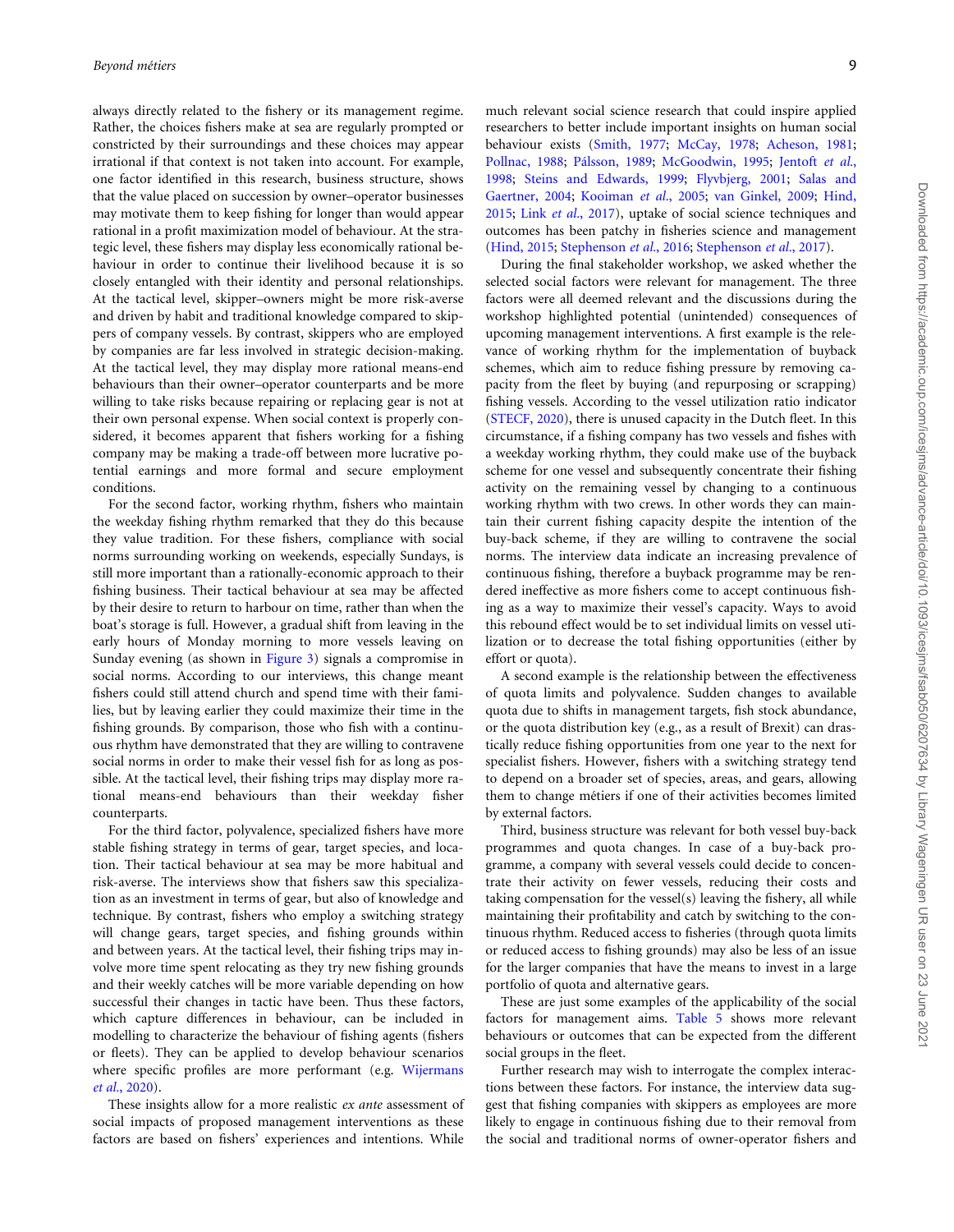<span id="page-9-0"></span>

| Factor                    |                     | <b>Implications</b>                                                                                                                                                                                                                                                                                                                                                                                                                                                                    |
|---------------------------|---------------------|----------------------------------------------------------------------------------------------------------------------------------------------------------------------------------------------------------------------------------------------------------------------------------------------------------------------------------------------------------------------------------------------------------------------------------------------------------------------------------------|
| Working Rhythm            | Weekday             | These fishers might be more willing to comply with management interventions that use hours or days<br>at sea (rather than quotas or motor power restrictions) as the mechanism to limit effort.<br>Crew is able to maintain social connections within local community every weekend.<br>Skippers of these vessels can potentially increase their fishing effort if they are willing to switch to<br>continuous fishing.                                                                |
|                           | Continuous          | These fishers might be more willing to comply with management interventions that use quotas or<br>motor power restrictions (rather than hours or days at sea) as the mechanism.                                                                                                                                                                                                                                                                                                        |
| <b>Business Structure</b> | Owner-operator      | These fishers have fully leveraged their capital by utilizing their vessel to its full extent.<br>These fishers might maintain the fishing business despite failing to satisfy profit-maximization<br>expectations because of the cultural value of the work and its link to their identity, and/or thanks to<br>the "invisible" contributions of non-fisher family members to the profitability of the business (e.g.<br>wives conducting unpaid administration or bookkeeping work). |
|                           |                     | The families of these fishers might be more vulnerable to economic hardship given how concentrated<br>their dependence is on the vessel for income.                                                                                                                                                                                                                                                                                                                                    |
|                           |                     | These fishers might be less inclined to invest in innovations, given the involvement of the past<br>generation of fishers, who might prefer traditional or familiar techniques.                                                                                                                                                                                                                                                                                                        |
|                           |                     | These fishers might have greater contributions to cultural heritage, and therefore might be supported<br>more by their local communities.                                                                                                                                                                                                                                                                                                                                              |
|                           | Skipper as employee | Working as an employee for a company makes it easier for someone who is not the child of a skipper-<br>owner to become skipper of a vessel.                                                                                                                                                                                                                                                                                                                                            |
|                           |                     | These fishers are not concerned with the business strategy, and can remain focused on tactical<br>decisions at sea.                                                                                                                                                                                                                                                                                                                                                                    |
|                           |                     | These fishers have less influence over the selection of crew, gear, fishing area, and even market<br>orientation.                                                                                                                                                                                                                                                                                                                                                                      |
|                           |                     | These fishers are often directed by fleet managers, who may control or influence several vessels<br>simultaneously in order to maximize the use of available quota within the company.                                                                                                                                                                                                                                                                                                 |
| Polyvalence               | Specialist          | These fishers might flourish in single stock management regimes, where specialization is implicitly<br>encouraged by single-species quotas.                                                                                                                                                                                                                                                                                                                                            |
|                           |                     | These fishers are likely to invest heavily in gear and quota in order to target specific species with<br>specific techniques.                                                                                                                                                                                                                                                                                                                                                          |
|                           |                     | These fishers might be less resilient to area closures due to conservation or other uses of the sea such<br>as wind farming.                                                                                                                                                                                                                                                                                                                                                           |
|                           | Switcher            | These fishers might flourish in multi-species management regimes, where they can fish for a more<br>diverse range of species.                                                                                                                                                                                                                                                                                                                                                          |
|                           |                     | These fishers are likely to have a more diversified portfolio of gears and target species in order to<br>facilitate their switching throughout the year.                                                                                                                                                                                                                                                                                                                               |
|                           |                     | These fishers might be more resilient to area closures due to conservation or other uses of the sea<br>such as wind farming.                                                                                                                                                                                                                                                                                                                                                           |
|                           |                     |                                                                                                                                                                                                                                                                                                                                                                                                                                                                                        |

because they are encouraged to do so by the company. Another interaction could be that continuous fishers are more likely to adopt a switching strategy because they want to be agile to change while still maximizing their earning potential. In addition, while these results provide first empirical indications of management implications, there is scope for further research to clarify how these factors might relate to management measures. As for whether the factors identified in this research are emerging in response to fisheries management measures, more research would be needed to properly qualify these potential links.

# Conclusion

This article has used the Dutch demersal fleet as a case study to ask what meaningful (to fishers) and useful (for management and fisheries scientists) social factors can be identified to bring a richer understanding of fisher behaviour. Business structure, working rhythm, and polyvalence all motivate fisher behaviour in the demersal fleet in the Netherlands. These social factors are generalizable to the entire study population and explain diversity in fishing behaviour. The results reveal heterogeneity among fishers who would be classified in the same métier. This work builds on the value of métier analysis to offer a more integrated understanding of not just what the fleet does, where, and when, but also who it comprises and why they behave the way they do. The addition of these social factors adds necessary complexity to the existing conceptual model of fisher behaviour, which is limited to compliance with regulations, economics, and technical interactions between gears and the marine environment. This added complexity is useful for fisheries scientists who want to better interpret different patterns in tactical and strategic behaviour and for managers who want to develop effective management. Due to social heterogeneity, certain policies can unintentionally favour one group of fishers over another. This work provides evidence that social factors influence the behaviour of fishers in different ways and demonstrates that these differences can be known and accounted for by managers.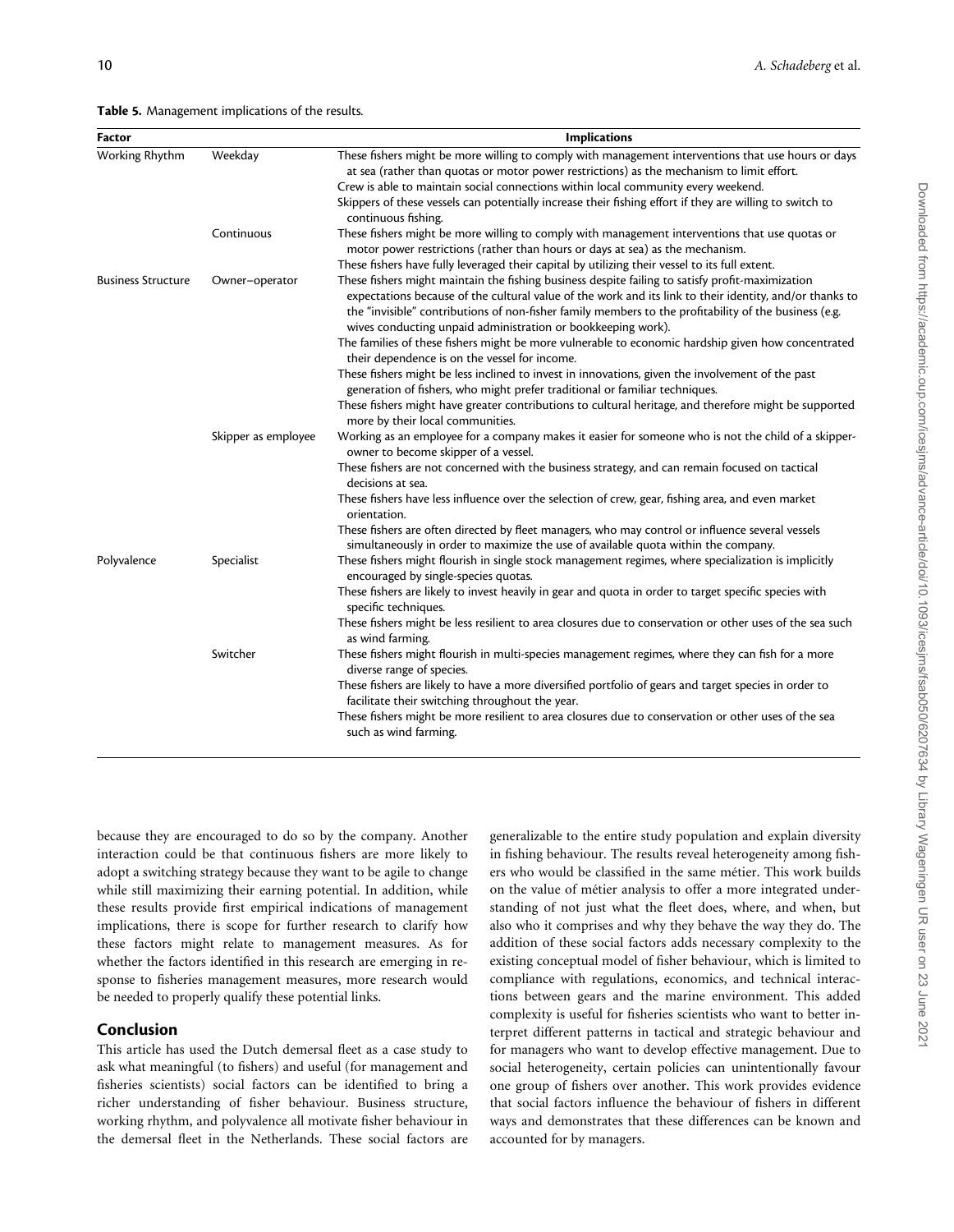# <span id="page-10-0"></span>Data availability

Limited data (in aggregate form) can be shared upon request, when in compliance with GDPR regulations and the protection of the anonymity of the participants in the study.

#### Acknowledgements

We would like to thank the fishers who participated in this research for their time, expertise, and candidness. Thanks also to all who attended the focus groups and stakeholder workshops for sharing their expertise. Thanks are due to Anne de Jong for her assistance and critical input during the data collection phase, and to Linda McPhee, Luc van Hoof, Jan Jaap Poos, and the anonymous reviewers for giving feedback on earlier drafts of this article.

# Funding

The authors would like to acknowledge funding from the Wageningen University & Research "Food Security and Valuing Water" (KB-35-004-001) and "Sustainable Food and Non-Food Production" (KB-21-002-013) research programmes that are supported by the Dutch Ministry of Agriculture, Nature and Food Security.

# Supplementary data

[Supplementary material](https://academic.oup.com/icesjms/article-lookup/doi/10.1093/icesjms/fsab050#supplementary-data) is available at the ICESJMS online version of the manuscript.

# Authors' contributions

A.S. and K.H. analysed and interpreted the logbook data. K.H. generated the figures. A.S. analysed the interview data. A.S. and M.K. interpreted the interview data. A.S., M.K., and K.H. wrote the manuscript.

# References

- Acheson, J. M. 1981. Anthropology of fishing. Annual Review of Anthropology, 10: 275–316.
- Batsleer, J., Hamon, K. G., van Overzee, H. M. J., Rijnsdorp, A. D., and Poos, J. J. 2015. High-grading and over-quota discarding in mixed fisheries. Reviews in Fish Biology and Fisheries, 25: 715–736.
- Becker, G. S., and Murphy, K. M. 1992. The division of labor, coordination costs, and knowledge. The Quarterly Journal of Economics, 107: 1137–1160.
- Bergsma, H., de Nijs, L., Vernhout, G., and Zwiggelaar, J. 2019. De ontwikkelingen van de vissersvloten uit Den Helder, Texel en Wieringen Sinds 1960. (Thesis report in collaboration with Pro Sea and Van Hall Larenstein University of Applied Sciences)
- Biseau, A., and Gondeaux, E. 1988. Methods of data-analysis in typological studies of fishery fleets. Journal Du Conseil Pour L'Exploration de la Mer, 44: 286–296.
- Boonstra, W. J., and Hentati-Sundberg, J. 2016. Classifying fishers' behaviour. An invitation to fishing styles. Fish and Fisheries, 17: 78–100.
- Branch, T. A., Hilborn, R., Haynie, A. C., Fay, G., Flynn, L., Griffiths, J., Marshall, K. N., et al. 2006. Fleet dynamics and fishermen behavior: lessons for fisheries managers. Canadian Journal of Fisheries and Aquatic Sciences, 63: 1647–1668.
- Christensen, A.-S., and Raakjær, J. 2006. Fishermen's tactical and strategic decisions: a case study of Danish demersal fisheries. Fisheries Research, 81: 258–267.
- Clark, C. W. 1990. Mathematical Bioeconomics: Optimal Management to Renewable Resources. Wiley-Interscience, New York, pp. 245–266.
- Davis, D. L., and Nadel-Klein, J. 1992. Gender, culture, and the sea: contemporary theoretical approaches. Society & Natural Resources, 5: 135–147.
- Flyvbjerg, B. 2001. Making social science matter: Why social inquiry fails and how it can succeed again. Cambridge University Press, Cambridge.
- Fulton, E. A., Smith, A. D. M., Smith, D. C., and van Putten, I. E. 2011. Human behaviour: the key source of uncertainty in fisheries management. Fish and Fisheries, 12: 2–17.
- Girardin, R., Hamon, K. G., Pinnegar, J., Poos, J. J., Thébaud, O., Tidd, A., Vermard, Y., et al. 2017. Thirty years of fleet dynamics modelling using discrete-choice models: what have we learned? Fish and Fisheries, 18: 638–655.
- Guillen, J., Holmes, S. J., Carvalho, N., Casey, J., Dörner, H., Gibin, M., Mannini, A., et al. 2018. A review of the European Union landing obligation focusing on its implications for fisheries and the environment. Sustainability, 10.
- Haasnoot, T., Kraan, M., and Bush, S. R. 2016. Fishing gear transitions: lessons from the Dutch flatfish pulse trawl. Ices Journal of Marine Science, 73: 1235–1243.
- Hanna, S. S., and Smith, C. L. 1993. Attitudes of trawl vessel captains about work, resource use, and fishery management. North American Journal of Fisheries Management, 13: 367–375.
- Hentati-Sundberg, J., Hjelm, J., Boonstra, W. J., and Osterblom, H. 2015. Management forcing increased specialization in a fishery system. Ecosystems, 18: 45–61.
- Hilborn, R. 2007. Managing fisheries is managing people: what has been learned? Fish and Fisheries, 8: 285–296.
- Hind, E. J. 2015. A review of the past, the present, and the future of fishers' knowledge research: a challenge to established fisheries science. Ices Journal of Marine Science, 72: 341–358.
- Hornborg, S., van Putten, I., Novaglio, C., Fulton, E. A., Blanchard, J. L., Plagányi, É., Bulman, C., et al. 2019. Ecosystem-based fisheries management requires broader performance indicators for the human dimension. Marine Policy, 108: 103639.
- Husson, F., Lê, S., and Pages, J. 2010. Exploratory multivariate analysis by example using R. Chapman & Hall.
- Janßen, H., Bastardie, F., Eero, M., Hamon, K. G., Hinrichsen, H. H., Marchal, P., Nielsen, J. R., et al. 2018. Integration of fisheries into marine spatial planning: quo vadis? Estuarine, Coastal and Shelf Science, 201: 105–113.
- Jentoft, S., McCay, B. J., and Wilson, D. C. 1998. Social theory and fisheries co-management. Marine Policy, 22: 423–436.
- Kaufman, L., and Rousseeuw, P. J. 1990. Finding Groups in Data: An Introduction to Cluster Analysis. John Wiley & Sons.
- Kooiman, J., Jentoft, S., Bavinck, M., and Pullin, R. 2005. Fish for Life: Interactive Governance for Fisheries, PB. Amsterdam University Press.
- Krugman, P. R. 1979. Increasing returns, monopolistic competition, and international trade. Journal of International Economics, 9: 469–479.
- Lade, S. J., Niiranen, S., Hentati-Sundberg, J., Blenckner, T., Boonstra, W. J., Orach, K., Quaas, M. F., et al. 2015. An empirical model of the Baltic Sea reveals the importance of social dynamics for ecological regime shifts. Proceedings of the National Academy of Sciences, 112: 11120–11125.
- Larkin, P. A. 1988. The future of fisheries management managing the fisherman. Fisheries, 13: 3–9.
- Link, J. S., Thébaud, O., Smith, D. C., Smith, A. D. M., Schmidt, J., Rice, J., Poos, J. J., et al. 2017. Keeping humans in the ecosystem. Ices Journal of Marine Science, 74: 1947–1956.
- Mardia, K., Kent, J., and Bibby, J. 1979. Multivariate Analysis. Academic Press, London.
- McCay, B. J. 1978. Systems ecology, people ecology, and the anthropology of fishing communities. Human Ecology, 6: 397–422.
- McGoodwin, J. R. 1995. Crisis in the World's Fisheries: People, Problems, and Policies. Stanford University Press.